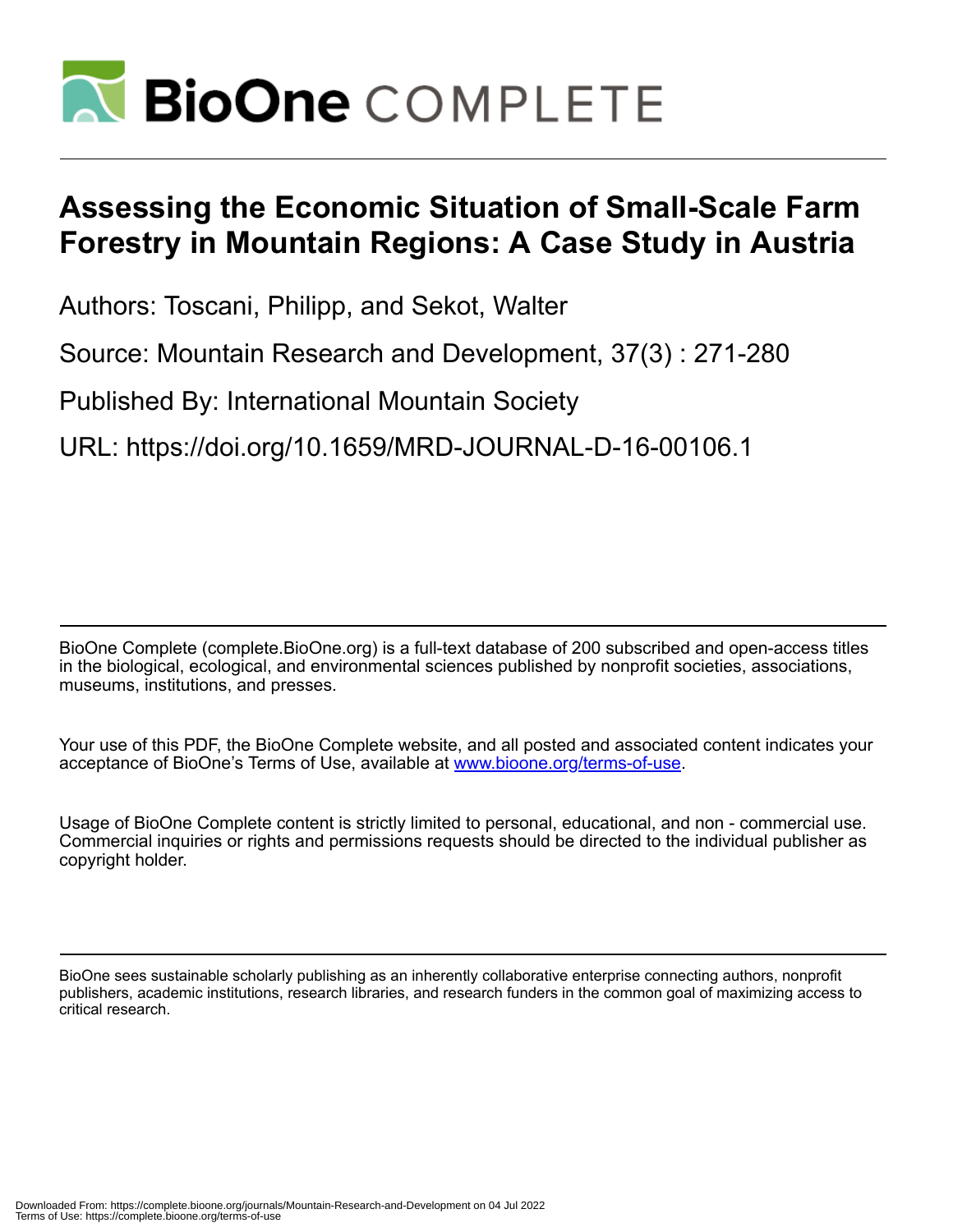#### Mountain Research and Development (MRD)

An international, peer-reviewed open access journal published by the International Mountain Society (IMS) www.mrd-journal.org

# Assessing the Economic Situation of Small-Scale Farm Forestry in Mountain Regions: A Case Study in Austria

# Philipp Toscani\* and Walter Sekot

\* Corresponding author: [philipp.toscani@boku.ac.at](mailto:philipp.toscani@boku.ac.at)

Institute of Agricultural and Forestry Economics, University of Natural Resources and Life Sciences, Vienna, Feistmantelstrasse 4, 1180 Vienna, Austria

 $\circ$  2017 Toscani and Sekot. This open access article is licensed under a Creative Commons Attribution 4.0 International License [\(http://](http://creativecommons.org/licenses/by/4.0/) [creativecommons.org/licenses/by/4.0/](http://creativecommons.org/licenses/by/4.0/)). Please credit the authors and the full source.



Austria is one of the few countries with a long tradition of monitoring the economic performance of forest holdings. The national Farm Accountancy Data Network also addresses some forestry-specific issues,

given the high significance of farm forestry in this country. However, it is not possible to assess the profitability of smallscale farm forestry in mountainous regions based on a representative sample. In this paper, we demonstrate how information gaps can be overcome by means of economic modeling and present results of this approach for mountain forestry for the first time. In spite of the unfavorable conditions

# of an alpine setting, forestry tends to be of special significance for the viability and resilience of family farms in these regions. Sustainable forest management that safeguards the ecosystem services provided by forests relies mostly on the profitability of timber production. Thus, the economic development of farm forestry is a key factor in achieving targets 15.1 and 15.4 of the United Nations Sustainable Development Goals in mountain regions.

Keywords: Forest accountancy data network; Farm Accountancy Data Network; small-scale farm forestry; mountain forestry; sustainable forest management; family farming; ratio analysis; value chain analysis; Sustainable Development Goals; Agenda 2030.

Peer-reviewed: May 2017 Accepted: July 2017

# Introduction

Forests are considered to play a significant role in sustainable mountain development (Price and Butt 2000). Austria is a mountainous and highly developed central European country with a landscape dominated by the Alps and by forests. Forests cover almost half (47.6%) of the total area of the country, and this percentage is rising steadily (BMLFUW 2015). Although there is a long-term trend toward larger holdings, small-scale family farming still predominates, with family labor accounting for 82.9% of the workforce employed in agriculture and forestry (BMLFUW 2016a). While the significance of the primary sector is steadily declining in terms of value-added production (1.4% of the total economy in 2014), it is highly relevant to the management of the landscape and the provision of ecosystem services. The viability and resilience of small private farms are thus key issues in rural development.

Most Austrian family farms manage both agricultural area and forests. However, in the context of this paper, the notion of farm forestry includes all privately owned forest managed by the proprietor's family, irrespective of

any agricultural property or activities. Slightly more than half of Austria's forest area (50.2%) belongs to private holdings with less than 200 ha of forest. Holdings of less than 50 ha account for 32.8% of the forest area and 85.8% of the number of holdings (BMLFUW 2015). A challenge for extension services dealing with private small-scale forestry is the mobilization of timber resources. Whereas holdings larger than 500 ha show a utilization rate of 105.6% of the increment (the annual production of timber due to tree growth), the utilization rate for holdings below 200 ha amounted to only 73.7% of the increment (BFW 2016). Demographic and economic developments increase the danger of abandonment and threaten the sustainability of ecosystem services in ecological, social, and economic terms (Hogl et al 2005; Živojinović et al 2015). Hence, United Nations (UN) Sustainable Development Goal 15, targets 15.1 and 15.4, which list forest area as a proportion of total land area and the conservation of mountain ecosystems' capacity to provide benefits, are goals in forestry in Austria, especially in less-favored, mountainous areas.

Although Austria produces an ''overproportional contribution to both 'mountain' and 'alpine' research per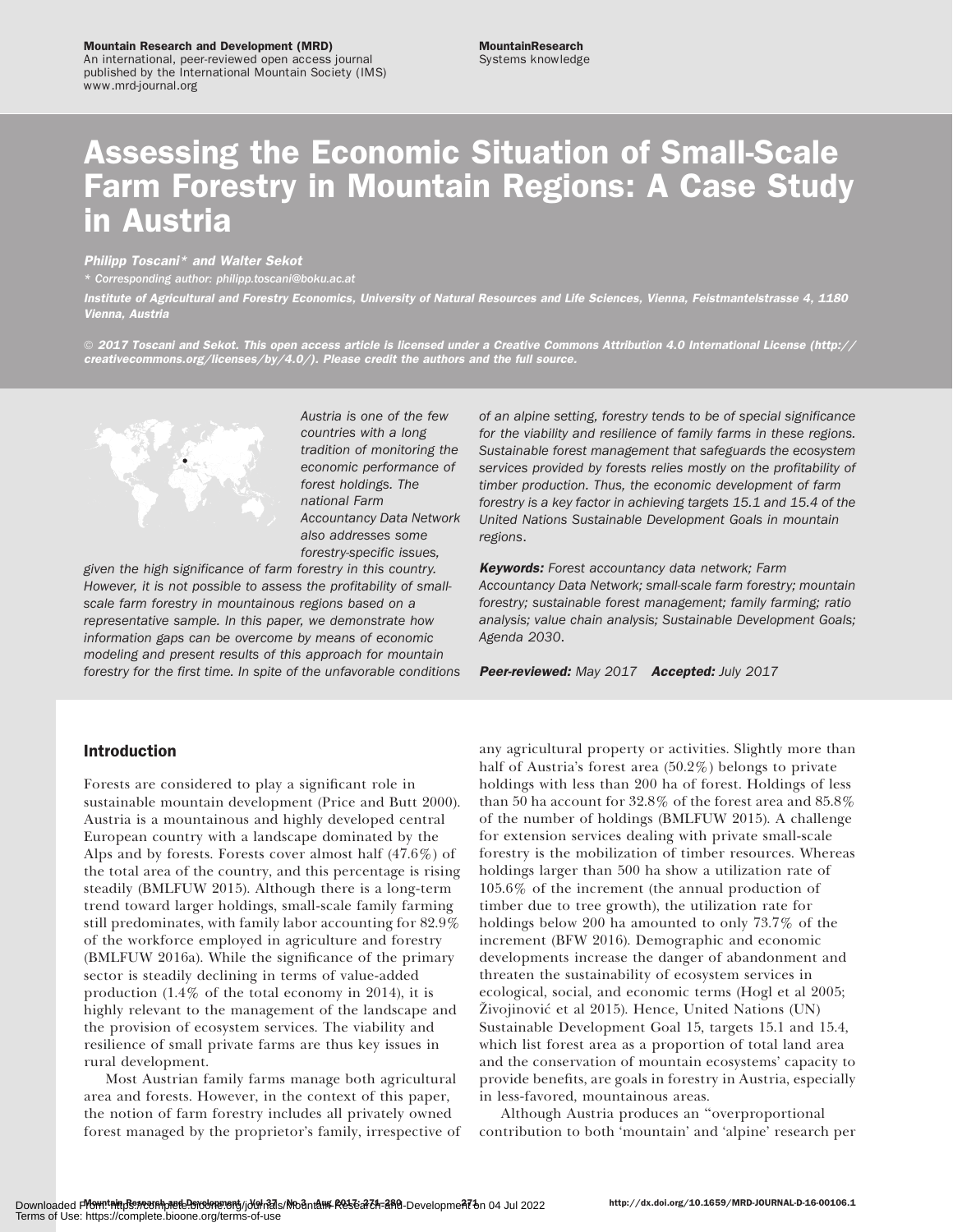capita" (Körner 2009: 100), investigations into the economic situation of farm forestry in mountainous regions are scarce. Within a farm forestry accountancy data network, accountancy and often additional data of individual enterprises in a sector (eg farms) are collected and analyzed annually. Thus, these networks have been proposed as a means for investigating the socioeconomic situation and monitoring the economic performance of small-scale family enterprises (Niskanen and Sekot 2001). Austria is one of the few European countries with a long tradition of such monitoring (Hyttinen et al 1997). Forestry-specific information is sampled by 2 accountancy data networks, the Farm Accountancy Data Network (FADN) and the Small-Scale Forestry Network (SSFN). Consequently, there is a substantial data pool on smallscale farm forestry available for secondary analysis (Sekot 2000, 2001).

However, it is not possible to assess the profitability of small-scale farm forestry in mountainous regions based on a representative sample. The concept of small-scale mountain farm forestry is itself ambiguous. Small-scale forestry in Austria is usually associated with an upper limit of 200 ha. The European Union classified mountain areas as ''less favored'' in terms of economic development, characterized by a ''considerable limitation of the possibilities for using the land and an appreciable increase in the cost of working it" (EC 1999: article 18). However, this is not an operational definition that can be used to categorize small-scale forestry farms as mountainous or nonmountainous, so classifications must be based on surrogates such as production regions (AWI 2016).

This paper reports on an exercise that derived information on the economics of mountain farm forestry by using economic modeling to interpret multiple datasets, some with larger samples and some with smaller samples but more detailed information about them. We believe this technique can be used in other contexts as well to generate new information and overcome crucial gaps in existing knowledge. Our results are presented here for the first time.

## Material

The preconditions for investigating farm forestry in Austria are quite favorable because there is a long tradition in using accountancy data networks to monitor the economic performance of farms, including pure forest holdings. In addition, several official statistics, like the Agricultural Census and the National Forest Inventory, deliver related datasets regularly. The FADN and the SSFN have existed for decades. In principle, this is a great advantage for analyzing small-scale forestry, in which harvesting practices are often highly volatile (Schwarzbauer et al 2012). Significant results rely on averages derived from long time series. However, the

related datasets are not consistent in terms of data content or availability for the periods under investigation. Consequently, our analyses were limited to data that were readily available and sufficiently consistent, as described in the following sections.

#### Agricultural Census and National Forest Inventory

The Agricultural Census, carried out every 10 years, is a key source of information about the structure of agriculture and forestry in Austria, including details about ownership, land use, labor, and livestock. The latest census referred to the fiscal year 2010 and gathered information from  $173,317$  farms ( $\overline{\text{OSTAT}}$  2013). The National Forest Inventory collects information about the state and development of Austrian forests. The last inventory took place in the period 2007–2009. It provides information on tree species, annual increment, and growing stock (inventory of the standing timber given in  $m<sup>3</sup>$ ) (BFW 2016).

#### Farm Accountancy Data Network

Within the European Union, national FADNs serve as instruments for ''evaluating the income of agricultural holdings and the impacts of the Common Agricultural Policy'' (EC 2016). The Austrian FADN uses quota sampling, and its data can thus be considered representative of Austria as a whole. The sample frame includes 97,700 farms, which make up 61.9% of all farms, 58.7% of all agricultural and forestry enterprises, and 76.3% of the total standard output (standardized monetary farm output per year) (BMLFUW 2016a: 258). Almost every farm in the sample (93.3%) owns some forest land. In view of the great significance of farm forestry in Austria, the sampling frame exceeds European requirements and encompasses all agricultural and forestry holdings with a standard output of  $\epsilon \approx 8,000-$ 350,000 ( $\in$  1  $\approx$  US\$ 1.1) and a maximum of 200 ha of forest land (Hyttinen and Kallio 1998). The Austrian FADN also includes forestry-specific extensions, with the main features being forest area, volume of timber harvest, forestry revenues, and family working days devoted to forestry. However, it does not provide a comprehensive delimitation of inputs or costs, so that the profitability of forestry cannot be assessed. Our analysis of FADN data is based on yearly reports for 1995–2014 (LBG 1996–2015) describing a sufficiently consistent dataset that includes farm-level averages for a range of standard categories.

#### Small-Scale Forestry Network

The SSFN is a forestry-specific purposive subsample of the FADN with data on the forestry-related costs and revenues of farms managing between 5 and 200 ha of forest land (Hyttinen and Kallio 1998). The SSFN encompasses about 110 sampling units, which are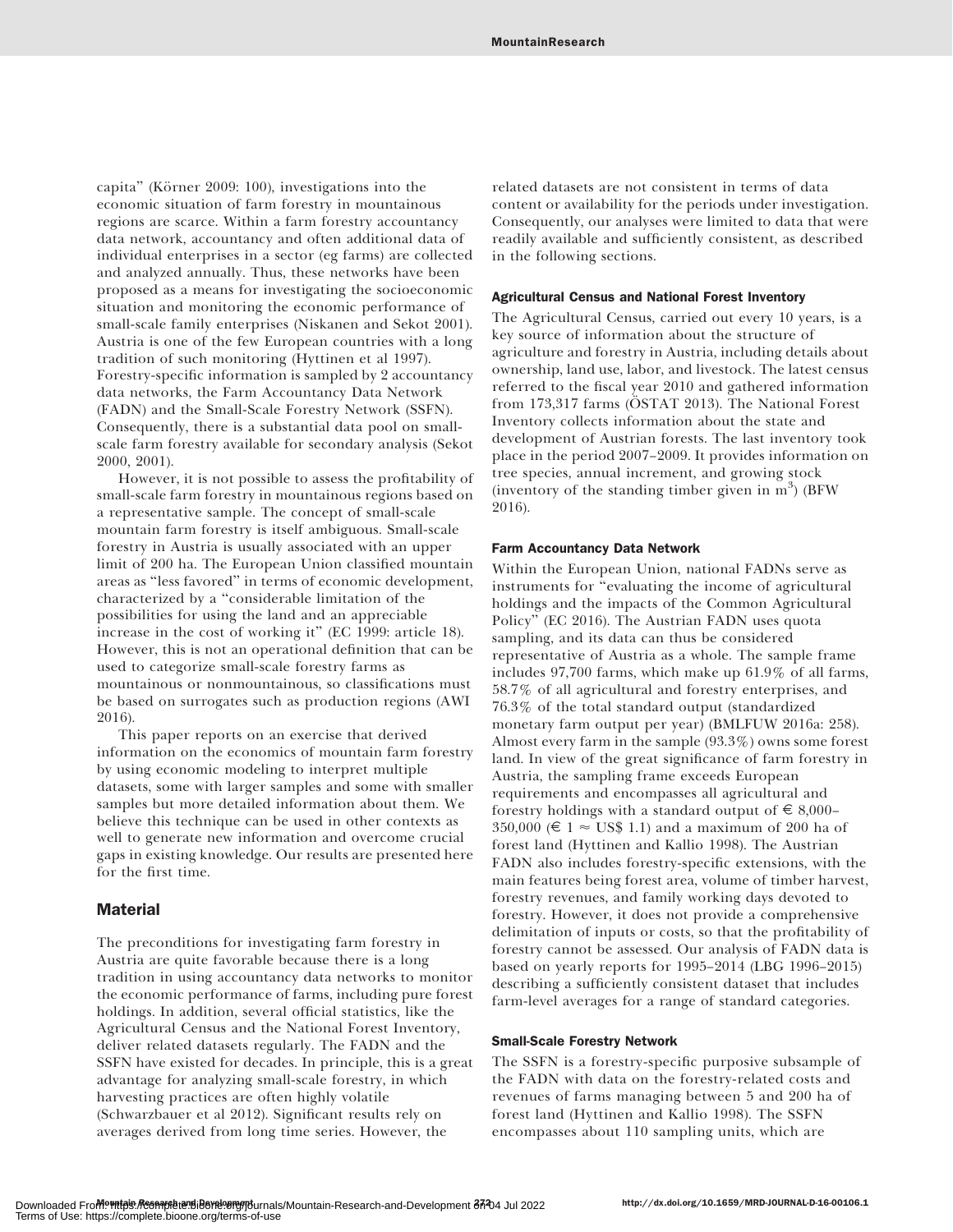definitely biased towards bigger forest holdings, so that it cannot deliver representative results for small-scale forestry (Sekot 2001; Toscani and Sekot 2015). In spite of its statistical limitations, the network is a valuable source of information with results that have at least an indicative character, especially regarding trends over time. SSFN data encompass fiscal years 1991 to 2015 in electronic form and thus cover about a quarter of a production period, which is on average about 100 years in Austrian forestry. The results presented herein were computed from the primary data stored at the University of Natural Resources and Life Sciences, Vienna, with the basic data being collected and provided by LBG Österreich GmbH and not publicly available (LBG 1992– 2016). Due to the high volatility of harvesting activities in small-scale farm forestry, results have to be interpreted prudently, as they may reflect unusual circumstances, such as salvage felling or responses to high timber prices (Schwarzbauer et al 2012). In the long run, however, capacity limits have to be considered in terms of sustainable timber production. Regional levels of sustainable yield can be derived from the National Forest Inventory and are consistently available from 2001 onward (Sekot 2011).

## Methods

Information at farm and regional level from different datasets was used to assess the production conditions and economic situation of mountain forestry in Austria. This paper presents data from the FADN, SSFN, Agricultural Census, and National Forest Inventory, as well as models proposed by Toscani and Sekot (2015) that estimate figures describing the economic situation of the forestry branch of each farm within the FADN, as shown in Figure 1. Regions were differentiated based on the ''main agricultural production area'' (MAPA) categories established by the Austrian federal agricultural agency (AWI 2016).

In the FADN, data from 2183 individual farms were available for primary analysis for fiscal year 2014. The FADN does not specify whether individual enterprises and their forests are mountainous. However, it does provide related information regarding the farms' MAPA, an assignment of the territorial unit according to the nomenclature of territorial units for statistics (NUTS: EUROSTAT 2016b), elevation in meters above sea level, category of elevation, and the ''mountain farm score,'' a ranking system for evaluating the production conditions as dependent on a mountainous setting (Tamme et al 2002). As each farm within the FADN is assigned an individual weight reflecting the properties of quotasampling, it is possible to compute representative results for a broad range of aggregates.

In the SSFN, 2772 master balance sheets from 198 different farms document the fiscal years 1991–2015. For this analysis, results were computed in terms of averages per farm, per hectare of forest land, and per cubic meter of harvest. Whereas the yearly averages of ratios represent weighted results, averages across any specific period were calculated as arithmetic means of these yearly figures. From fiscal year 2012 onward, the income from forestry for the enterprises of the FADN can be estimated using specific models. The delimitation of inputs between forestry and agriculture can be achieved by applying simple ratios or linear dependencies derived from the SSFN to forestry-specific information available for each sampled farm in the FADN (Toscani and Sekot 2015). The respective models were updated and applied to all 2183 units of the FADN for the fiscal year 2014, so that forestry income could be estimated for each farm, and various aggregates (such as mountain versus nonmountain farms) could be computed. Average forest area per farm, and the relation to the average farm size for the whole of Austria and per MAPA were derived from 2010 Agricultural Census data. Information about the distribution of tree species, growing stock, and annual increment was derived from the National Forest Inventory, where the latest data available are for 2007–2009.

Monetary values are given in this article in euros ( $\in$  1 = US\$ 1.1095; EUROSTAT 2016a), deflated to 2015 values based on the national consumer price index (ÖSTAT 2016c). In view of the limited availability of primary data, the statistical quality of the networks, and the exploratory nature of the investigation, data analysis was limited to a descriptive approach, and no statistical tests were applied. The indicative results are provided in terms of average ratios, reflecting various combinations of the original data.

# **Results**

## General information on forestry in mountainous regions of Austria

Of the 8 MAPA in Austria (Figure 2), 4—the High Alps, Northern Alps, Southeastern Alps, and Northern Highlands—are mountainous, and the first 3 are also part of the Alpine region. This analysis focuses on those 4 MAPAs.

Results derived from the Agricultural Census indicate the extent to which regional characteristics differ from each other and from the Austrian average (Table 1). In the Alpine regions (the High, Northern, and Southeastern Alps), the average total forest area per holding and forest area percentage of holdings clearly exceed the Austrian average. The share of forest holdings also indicates a higher significance of forestry in the Alps. Conversely, all 3 indicators are below average in the fourth mountain MAPA, the Northern Highlands. The greatest discrepancy is in forest area per holding, which is an expression of a different ownership structure in the Northern Highlands.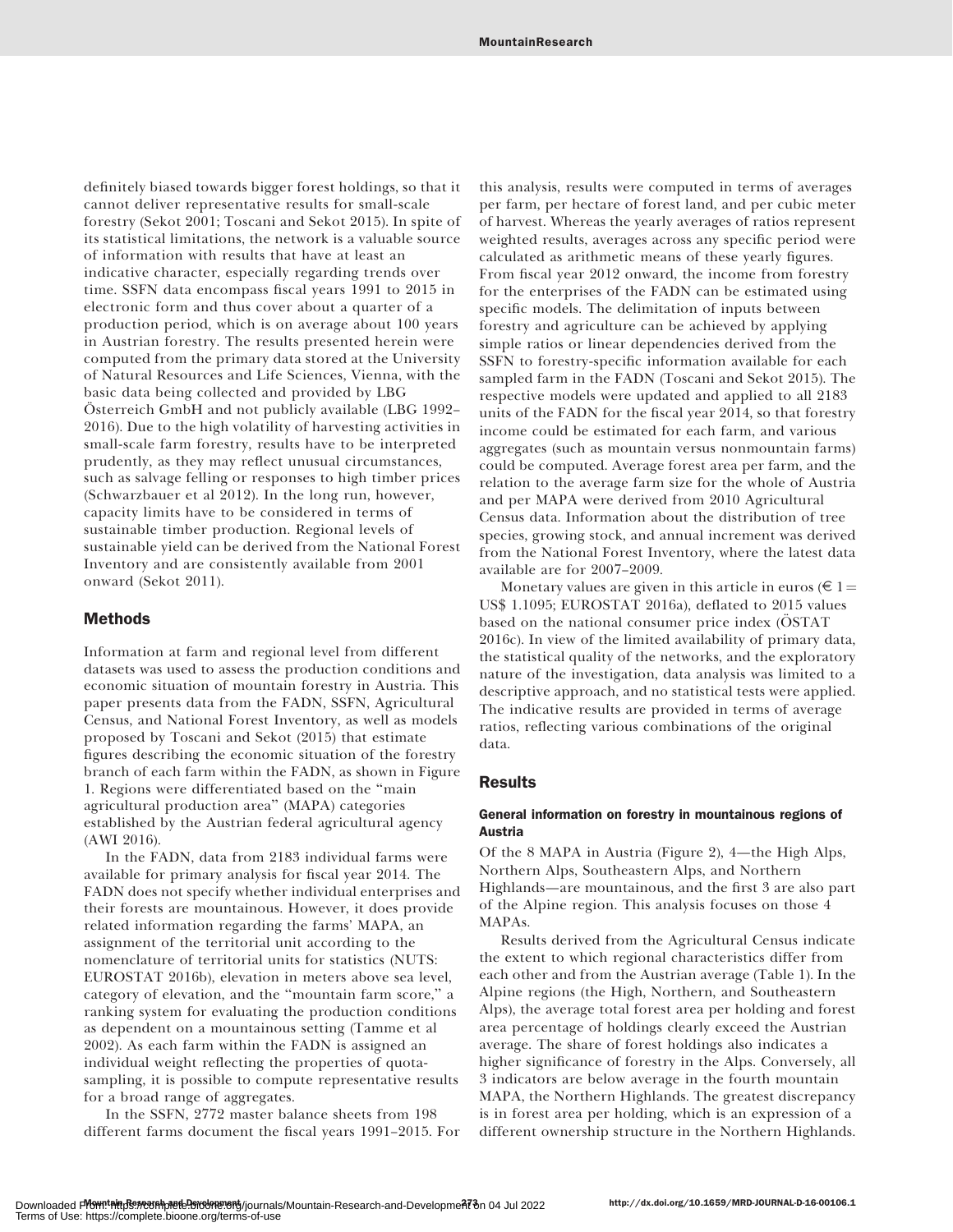

FIGURE 1 Relation between the databases used in the study.



The data from the National Forest Inventory provide specific characteristics of small-scale forests  $(< 200$  ha) at the regional level (Table 2). In the High Alps, the low share of commercial forests and thus higher share of protection forests underpin the significance of protective forest functions. The conditions of high elevation are also reflected by the share of coniferous species and the low productivity (in terms of both current annual increment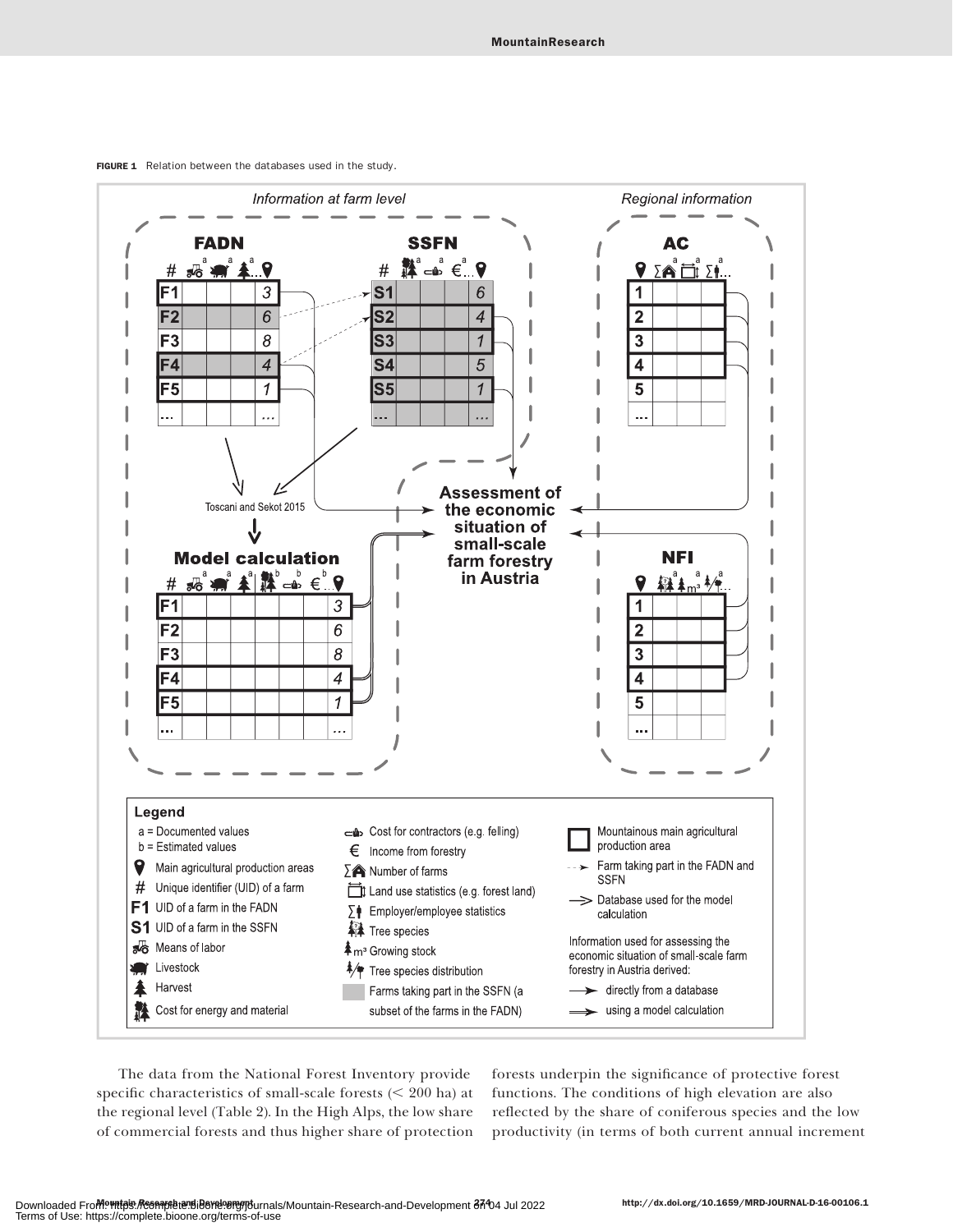



TABLE 1 Characteristics of agricultural holdings—averages for mountain regions and for Austria as a whole, 2010.

|                                         |      |      |      | High Alps Northern Alps   Southeastern Alps   Northern Highlands   Austria as a whole |      |
|-----------------------------------------|------|------|------|---------------------------------------------------------------------------------------|------|
| Cultivated area per holding (ha)        | 55.5 | 56.0 | 40.0 | 26.6                                                                                  | 36.3 |
| Forest area per holding (ha)            | 36.0 | 41.7 | 28.0 | 11.6                                                                                  | 19.7 |
| Forest area, % of total cultivated area | 64.8 | 74.5 | 70.0 | 43.4                                                                                  | 54.2 |
| Forest holdings, % of total holdings    | 29.6 | 33.4 | 48.6 | 26.6                                                                                  | 26.9 |

Source: Agricultural Census 2010 (ÖSTAT 2016b).

TABLE 2 Characteristics of small-scale (< 200 ha) forestry—averages for mountain regions and for Austria as a whole from recent published data.

|                                                                | <b>High</b><br><b>Alps</b> | <b>Northern</b><br><b>Alps</b> | Southeastern<br><b>Alps</b> | <b>Northern</b><br><b>Highlands</b> | Austria as<br>a whole |
|----------------------------------------------------------------|----------------------------|--------------------------------|-----------------------------|-------------------------------------|-----------------------|
| Commercial forest, % of total forest area                      | 74.1                       | 94.2                           | 93.9                        | 98.3                                | 89.0                  |
| Elevation of forest land (m above sea level) $a$ )             | 1301                       | 805                            | 997                         | 637                                 | 932                   |
| Coniferous species, % of total forest area                     | 85.3                       | 60.5                           | 83.2                        | 78.5                                | 72.2                  |
| Trees in age classes $> 100$ years old, % of total forest area | 28.1                       | 18.7                           | 12.8                        | 11.4                                | 16.9                  |
| Growing stock (over bark, $m^3/ha$ )                           | 260                        | 329                            | 338                         | 363                                 | 315                   |
| Current annual increment (over bark, $m^3/ha$ )                | 6.7                        | 8.5                            | 10.1                        | 11.8                                | 9.0                   |
| Annual allowable cut (under bark, $m^3/ha$ )                   | 5.39                       | 5.61                           | 6.54                        | 7.05                                | 6.11                  |

Sources: Sekot (2011); National Forest Inventory 2007/2009 (BFW 2016); EEA (2017); Geoland (2017).

a) Calculation is based on European Environment Agency (EEA) forest land classifications (EEA 2017) and a digital terrain model for Austria with a resolution of  $50 \times 50$  m (Geoland 2017).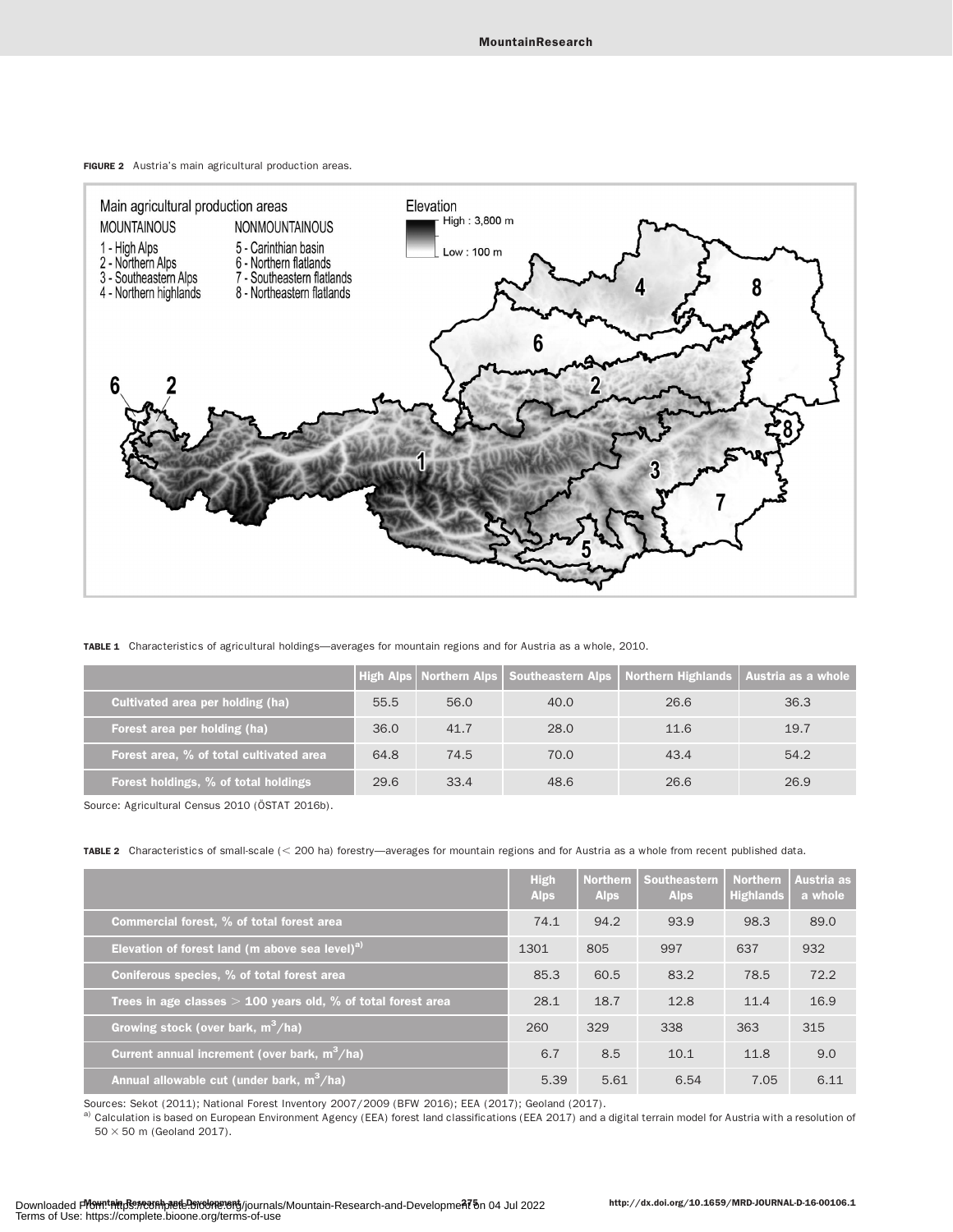

FIGURE 3 Forestry revenue's share of total revenue for mountain and nonmountain farms in all MAPAs, 1995–2014. (Data source: LBG 1996–2015)

and annual allowable cut); the latter in turn explains the share of trees more than 100 years old as an indication of rotation period. The Northern Alps are characterized by a higher relevance of broadleaved species. The data for the Northern Highlands indicate comparatively favorable conditions for timber production, which is also indicated by the below-average mean elevation of forest land, high annual increment, and above-average growing stock.

#### Specific potentials of the FADN

During the last 20 years, the significance of forest revenues for farms with less than 200 ha of forest land has increased considerably (Figure 3) within the FADN. The share of forestry revenues increased slightly for FADN farms as a whole (from 2.5% in 1995 to 3.2% in 2014); it was higher, and underwent a greater increase, on farms classified as mountainous (from 8.6% in 1995 to 12.5% in 2014). Table 3 compares forestry's role in farming across Austria. Mountain farms and mountainous regions (High Alps, Northern Alps, Southeastern Alps, and Northern Highlands) have forestry revenues—and shares of forest area in total land holdings—that are well above average.

Especially in the High Alps, labor productivity in forestry exceeds that in agriculture by far—where the results for mountain farms are obviously driven by the Alpine regions, where most of these farms are situated.

### Small-scale farm forestry in mountain areas as characterized by the SSFN

The SSFN data show a substantial long-term increase in harvesting intensity in mountainous production regions (Figure 4). The amount of harvested timber required for financing forestry-related cash requirements (the so-called "cash point") has doubled as well (from 0.89 m<sup>3</sup>/ha in 1991 to 2.24 m<sup>3</sup>/ha in 2015). In-house consumption remained more or less stable in the same period, averaging  $0.77 \text{ m}^3$ ha. The increase in harvests is likely to be driven by economic requirements, but also the high level of sanitary fellings required after calamities, especially in the last decade. Calculations made for this study based on SSFN data indicate that, on average during the last 15 years, timber harvesting in the Alpine regions (High Alps, Northern Alps, and Southeastern Alps) has exceeded sustainable levels (as indicated by regional quotas) by

TABLE 3 Significance of forestry at the farm level in the different mountain regions, for mountain versus nonmountain farms, and for Austria as a whole, 1995– 2014 (average values).

|                                            | <b>High</b><br><b>Alps</b> | <b>Northern</b><br><b>Alps</b> | <b>Southeastern</b><br><b>Alps</b> | <b>Northern</b><br><b>Highlands</b> | <b>Mountain</b><br>farms | <b>Nonmountain</b><br>farms | Austria as<br>a whole |
|--------------------------------------------|----------------------------|--------------------------------|------------------------------------|-------------------------------------|--------------------------|-----------------------------|-----------------------|
| Forest area, % of total cultivated area    | 36.0                       | 48.4                           | 51.8                               | 26.0                                | 40.5                     | 16.9                        | 30.8                  |
| % of family labor devoted to forestry      | 7.0                        | 11.2                           | 11.6                               | 9.4                                 | 9.3                      | 5.6                         | 7.5                   |
| Forestry revenues, % of total revenues     | 10.8                       | 10.5                           | 14.7                               | 5.5                                 | 10.4                     | 2.7                         | 5.9                   |
| Agriculture/forestry ratio $1^{a}$         | 17.1                       | 8.3                            | 10.3                               | 3.4                                 | 9.5                      | 3.5                         | 6.5                   |
| Agriculture/forestry ratio 2 <sup>a)</sup> | 0.4                        | 0.8                            | 0.5                                | 1.4                                 | 0.6                      | 1.8                         | 1.0                   |
| Agriculture/forestry ratio 3 <sup>a)</sup> | 0.3                        | 0.5                            | 0.4                                | 1.1                                 | 0.5                      | 1.4                         | 0.8                   |

Source: LBG (1996–2015).

Agriculture/forestry ratios: 1 = input of family labor per hectare; 2 = return per unit of family labor, including subsidies; 3 = return per unit of family labor, not including subsidies.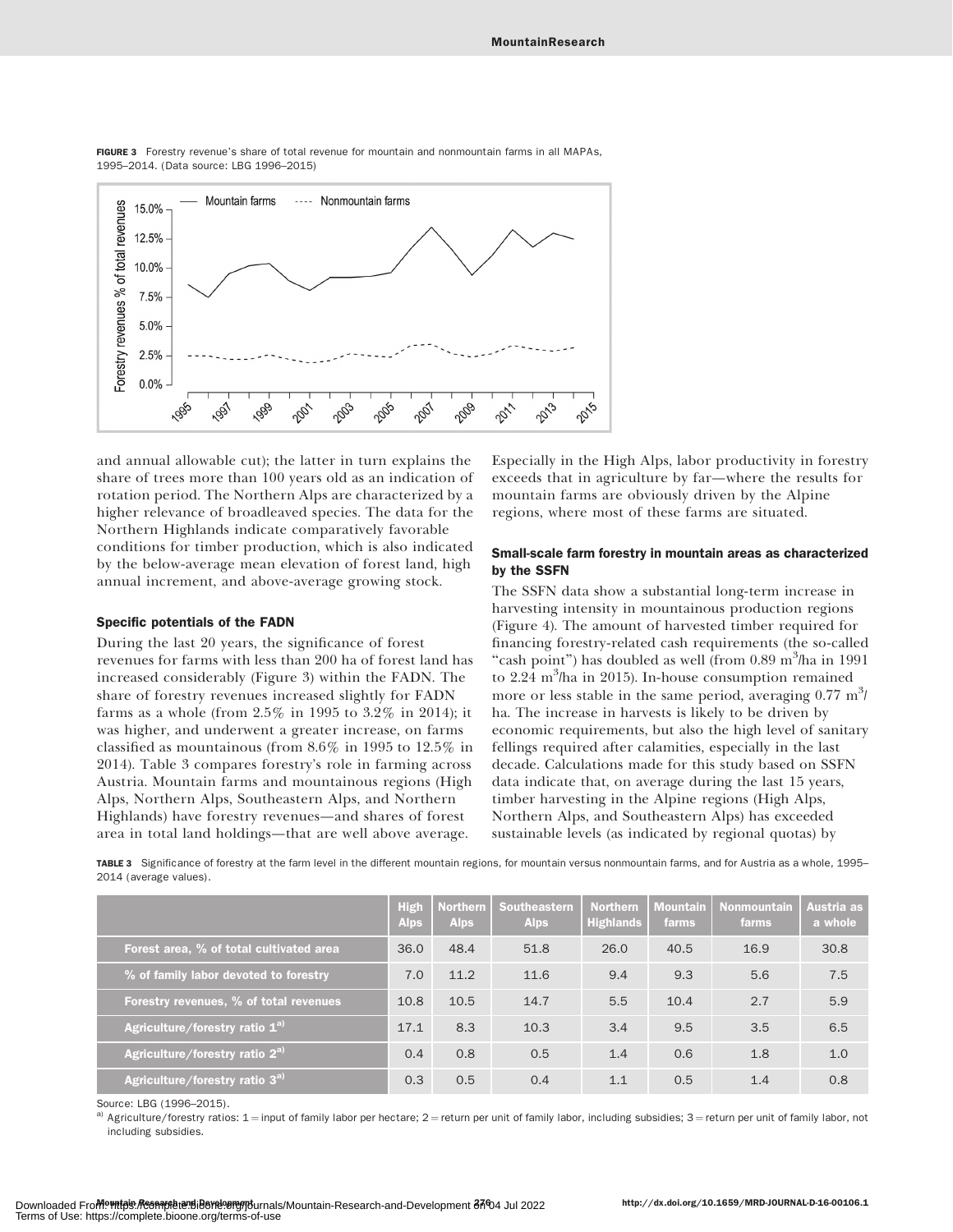

FIGURE 4 Time line of selected key figures in mountainous production regions (the High Alps, Northern Alps, Southeastern Alps, and Northern Highlands), 1991–2015. (Data source: LBG 1992–2016)

15.0%. The excess ranged from 7.6% in the High Alps to 144.0% in the Northern Highlands. In addition to indicating unsustainable harvest levels, these findings also support the assertion made earlier of a bias in the SSFN sample toward farms heavily engaged in forestry.

The recent volatility of cash flows (Figure 5) reflects the combined effects of variations in harvest levels and changes in timber prices and cash outlays. Table 4 summarizes the averages for ratios characterizing the production conditions and compares results for the mountain MAPAs with those for the SSFN average. Alpine areas are characterized by bigger but less productive units. The smaller units in the Northern Highlands are more productive but also more devoted to fulfilling in-house consumption needs. This corresponds to the high share of fuelwood of total harvest. In the Northern Alps, the share of fuelwood is influenced by the significant share of broadleaved species, which are more often used as fuelwood in Austria.

Selected main economic ratios per hectare of forest are presented in Figure 6. ''Cash flow'' is substantially less than family income, which also includes the estimated value of in-house consumption of timber and does not take into account the cash outlay for the owner's social insurance. The average income for SSFN families exceeds the average cash flow by 34%. The significance of in-house consumption in terms of the difference between family income and cash flow is characteristic for the Northern Highlands. Family income, payroll costs, and taxes together make up the value added at the level of the individual farm/forest holding. In the SSFN, this value is on average 7% higher than family income. Value added at the sector level is the sum of value added from forest holdings, contractors, and forest nurseries and exceeds value added at the holding level by another 7%. These numbers are of interest for value chain and sector analysis and can be assessed on the basis of recorded costs for contractors and forest plants on the one hand and assumptions regarding turnover ratio and cost structures of providers on the other (Sekot 2007).

FIGURE 5 Cash flows, for 1991-2015, in 2 selected MAPAs, in 2015 values. The negative cash flow in the Northern Highlands in 2009 shows that less money was earned than spent in forestry due to a lower level of harvest. (Data source: LBG 1992–2016)

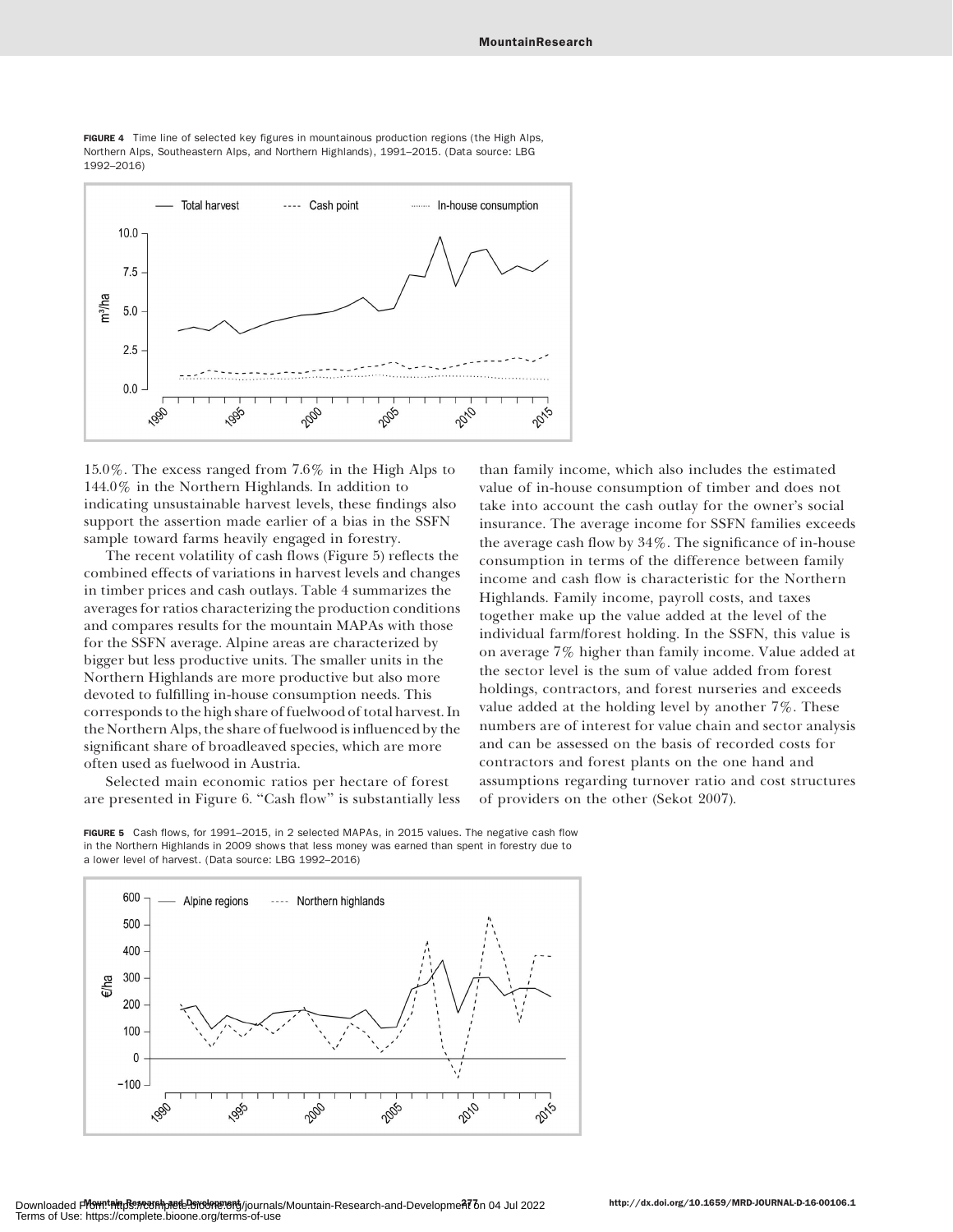|                                                            | <b>High</b><br><b>Alps</b> | <b>Northern</b><br><b>Alps</b> | <b>Southeastern</b><br><b>Alps</b> | <b>Northern</b><br><b>Highlands</b> | <b>SSFN</b><br>average |
|------------------------------------------------------------|----------------------------|--------------------------------|------------------------------------|-------------------------------------|------------------------|
| Forest area per holding (ha)                               | 60.0                       | 72.2                           | 61.0                               | 12.8                                | 47.1                   |
| Harvest $(m^3/ha)$                                         | 4.7                        | 5.3                            | 6.7                                | 8.7                                 | 6.0                    |
| Broadleaved wood, % of total harvest                       | 4.6                        | 29.8                           | 5.5                                | 7.6                                 | 7.7                    |
| Fuelwood, % of total harvest                               | 18.0                       | 33.8                           | 15.4                               | 42.1                                | 19.8                   |
| In-house consumption, % of total harvest                   | 14.2                       | 10.4                           | 11.2                               | 33.7                                | 13.9                   |
| Sale revenue, % of total revenue                           | 82.8                       | 87.3                           | 87.6                               | 70.7                                | 84.9                   |
| Cash point, % of harvest                                   | 27.6                       | 23.5                           | 23.7                               | 29.8                                | 24.6                   |
| Productivity of family timber-harvesting labor ( $m^3/h$ ) | 0.8                        | 0.5                            | 0.8                                | 0.4                                 | 0.7                    |

TABLE 4 Ratios characterizing the production conditions of small-scale farm forestry (< 200 ha)—averages for mountain regions and for the whole sample, 1991–2015.

### Family income from mountain forestry

Documentation of family income from mountain forestry is scarce in the databases consulted for this study. The SSFN contains detailed information on a small sample, while the FADN has a larger sample but less detailed information. To overcome this problem, a model calculation (Toscani and Sekot 2015) can be used to estimate the missing elements of full cost accounting for farm forestry. Combining the estimated values from this model calculation with farm-level information makes it possible to calculate key figures for various regional aggregates such as the MAPAs. Farm-level income from forestry is the most important information that can be derived from this exercise; the results of our modeling exercise are presented in Table 5. It is possible to derive results in a similar way for any aggregates of categories for example, the mountainous and nonmountainous production regions.

## Discussion and conclusions

The 2 Austrian accountancy networks on small-scale farm forestry continuously augment an important pool of

economic data (Sekot 2006). Sufficiently consistent time series of 20 or more years document developments. Hardly any other European country has more favorable conditions for assessing the economics of small-scale farm forestry on the basis of existing datasets (Hyttinen et al 1997; FVA 2010). Only Baden-Württemberg in Germany has a similar accountancy network specific to small-scale farm forestry that allows a comparative analysis of mountainous regions (Sekot 2000; FVA 2017). The published data from the Austrian networks used in this study are suitable for secondary analysis only, and the SSFN sample is not suitable for either statistical inferences or parametric tests. Any interpretations of differences between categories remains speculative and can at best mark the starting point for more in-depth analysis. Sound international comparisons, too, require prudence and expert knowledge (Sekot et al 2011).

Provided the original farm-level data are accessible, there is a considerable potential for more specific investigations using classifications based on farm characteristics to define and delimit aggregates. For instance, reference could be made to the subunits of the

FIGURE 6 Average regional economic ratios, 1991–2015, in 2015 values. ''Value added at holding level'' is the sum of family income, payroll costs, and taxes. ''Value added at the sector level'' is the sum of value added from forest holdings, contractors, and forest nurseries. (Data source: LBG 1992–2016)

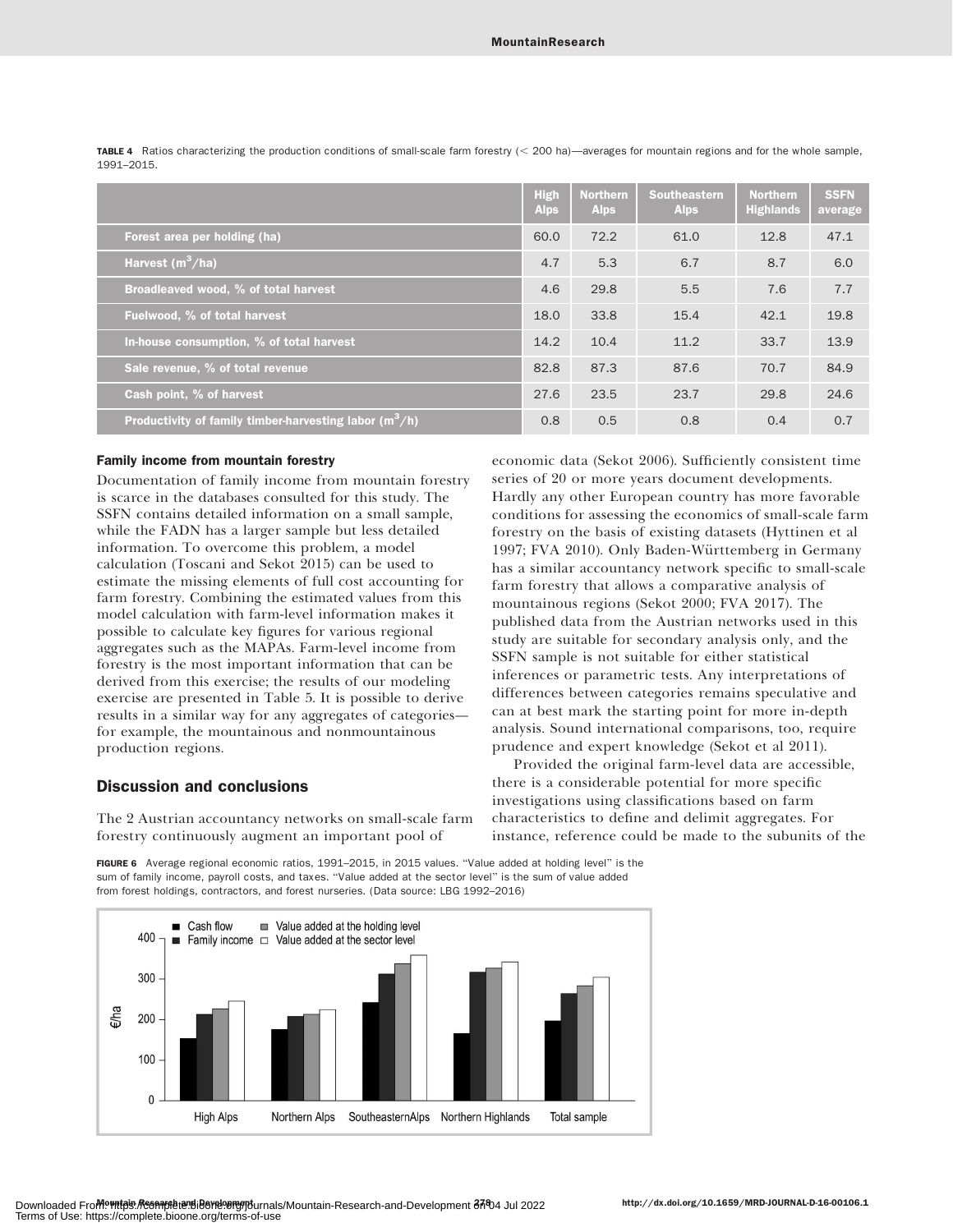|                                   | Amount as a percent of the national average |                                        |                                    |                                         |                                                       |  |  |  |
|-----------------------------------|---------------------------------------------|----------------------------------------|------------------------------------|-----------------------------------------|-------------------------------------------------------|--|--|--|
|                                   | <b>Forest</b><br>$farms^{a)}$               | <b>Mountain</b><br>farms <sup>b)</sup> | Northern<br><b>Highlands farms</b> | <b>Farms in</b><br>Styria <sup>c)</sup> | <b>Farms at 500-1000</b><br>m elevation <sup>d)</sup> |  |  |  |
| Income per cubic meter of harvest | 103.8                                       | 108.5                                  | 90.9                               | 110.0                                   | 105.7                                                 |  |  |  |
| Income per hour of family labor   | 145.9                                       | 120.0                                  | 61.5                               | 141.5                                   | 114.9                                                 |  |  |  |
| Income per hectare of forest      | 85.2                                        | 104.4                                  | 119.4                              | 108.9                                   | 109.4                                                 |  |  |  |

TABLE 5 Average family income from forestry in selected categories, derived from modeling at the farm level and compared to national averages, 2014.

Source: LBG (1996–2015).

a) "Forest farms" is 1 of 6 farm categories used in the Austrian FADN.

b) Farms associated with "mountain farm scores."

<sup>c)</sup> Styria is 1 of 9 provinces of Austria with a high share of mountain farms. Selection is based on the nomenclature of territorial units for statistics (NUTS) level 2, where the province of Styria is defined by the code AT22.

<sup>d)</sup> This is a tentatively defined category to illustrate the potential for the context-specific delimitation of aggregates based on farm characteristics that are recorded on a continuous scale.

MAPAs. At present, 87 such subunits exist, which are in turn municipalities ( $\overline{O}STAT 2016a$ ). Of these, 44 are in the 3 alpine regions, and another 6 are in the Northern Highlands, so that there are 50 subregions in mountain areas, which would allow more specific analyses.

Recent developments considerably improved the value of the Austrian accountancy data networks for economic analysis. Since 2012, it has been possible to estimate profitability of forestry for a range of representative aggregates based on the FADN. Regarding the SSFN, calculating a cash point and estimating value-added production are innovative extensions of standard reporting. The computation of value added is straightforward at the level of the individual holding, due to the availability of recorded information, but at the sector level, it requires some assumptions. For mountain research, it would be interesting to derive regional figures as well. However, this would necessitate additional information on leakages and multiplier effects (Klemperer 2003), which is not yet available in Austria.

Mountain forestry is often believed to be less profitable than forestry in pre-alpine regions (Sekot 2000). However, our analysis found an increase in the significance of small-scale farm forestry in mountain areas, for example, an upward trend in the share of forestry revenues in 1995–2014 (Figure 3). Especially in alpine regions, forestry appears to be an attractive alternative for engaging family labor with well above average family income from forestry (Table 5). The Northern Highlands are economically distinct from the Alps, but the 3 Alpine regions also differ considerably. Differences between regional averages underpin general hypotheses of forestry in Austria, for example, that where more forest area is available, the share of in-house consumption of total harvest is less.

Although forest resources are often considered a green bank account for family farms, their significance for farm resilience has not yet been investigated in detail. Research on farm resilience has barely hinted at the role of forestry (Darnhofer 2010; Darnhofer et al 2016). In consideration

of the goal of viable rural communities and development in mountainous areas, the ongoing decline in profitability of mountain farms, the trend toward natural and artificial reforestation of alpine pastures, and the income-earning potential of forest management using family labor, more research is needed. The 2 Austrian monitoring systems from which data were used in this study provide information on small-scale farm forestry only. Hardly any information is available yet on the increasing share of socalled ''new'' forest owners who are not running a farm themselves but just inherited or bought the property (Hogl et al 2005). This is a knowledge gap of increasing significance that should be addressed in regional analyses.

Sustainable forest management is seen as an essential component for reaching UN Sustainable Development Goal 15, targets 15.1 and 15.4, by counteracting the trend toward abandonment driven by demographic and economic developments in mountain regions. The Forestry Act and the Mountain Forests Protocol of the Alpine Convention are the 2 main pillars of the legal framework guiding forest policy in Austria. The Forest Strategy  $2020+$  aims to design policies for sustainable forest management that reconcile the multiplicity of interests and demands for forest resources and services (BMLFUW 2016b). The time frames for strategic goals (2020) and visions (2030) are attuned to the UN Sustainable Development Goals.

Our results highlight the increasing significance of forestry to the viability of small farms in disadvantaged, mountainous regions of Austria, as stated by Sinabell (2016). In-depth knowledge of economic conditions on mountain farms and their lines of business (differentiation between agriculture and forestry) is needed to support decision-making at the farm and regional levels. The Austrian example can serve as a reference for investigating the economics of small-scale farm forestry and their contribution to sustainable mountain development. Whereas establishing a farm forestry accountancy network will not be feasible in many cases, an extension of the